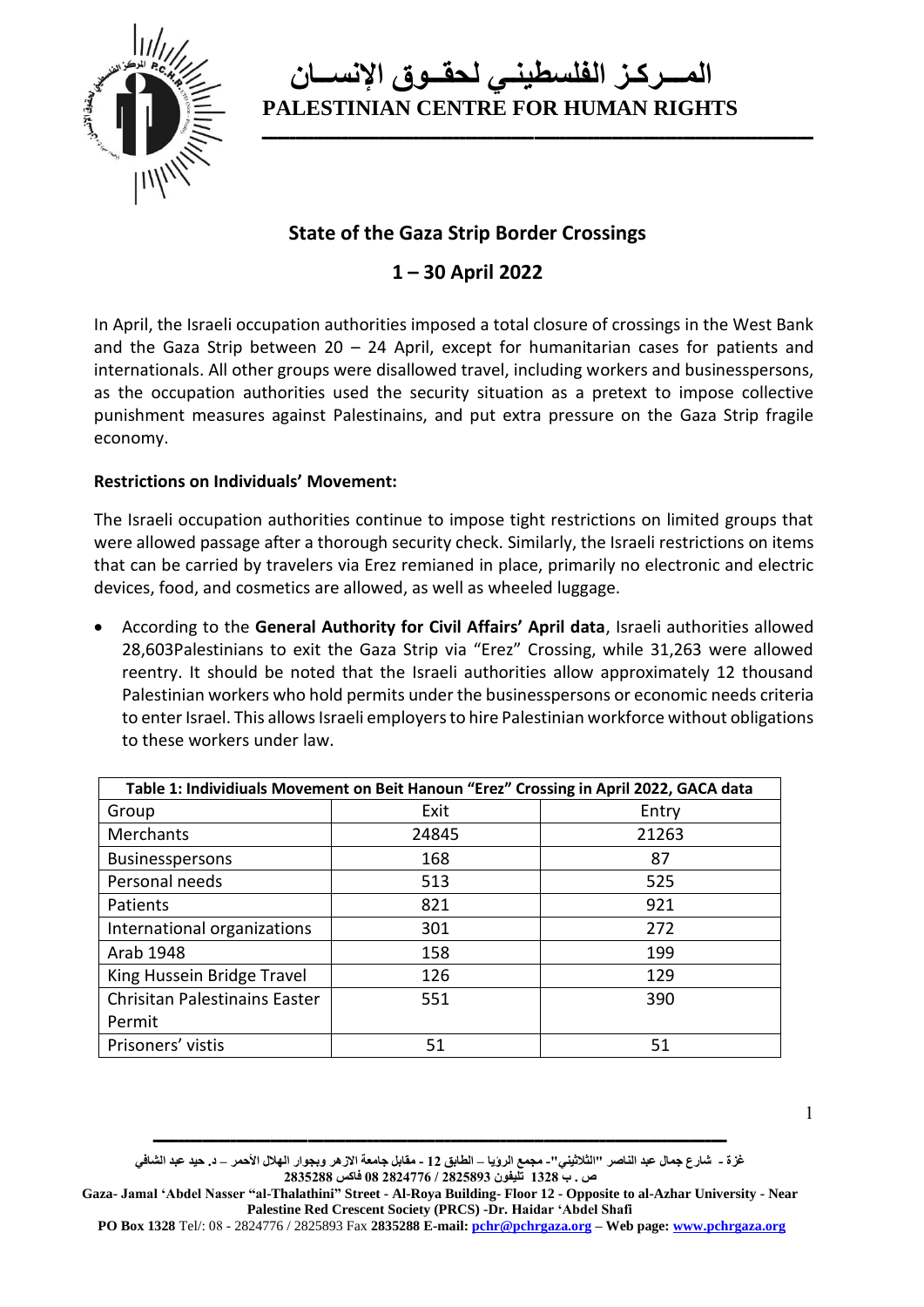

**ــــــــــــــــــــــــــــــــــــــــــــــــــــــــــــــــــــــــــــــــــــــــــــــــــــــــــــــــــــــــــــــــــــــــــــــــــــــــــــــــــــــــــــــــــ**

| Palestinains arrested at | ∸~ |
|--------------------------|----|
| border areas or sea      |    |
| Released prisoners       |    |

- **Prisoners' Visits**: In April, the Israeli authorities allowed 51 members of Palestinian families to visit their sons in the Israeli jails after they were deprived of visitation rights for 2 years. On contrast, the Israeli authorities continue to prevent dozens of families from visiting their sons in Israeli prisons. This violates the right of detainees to be in contact with their families through family visits, which is a fundamental right under international law, including the Fourth Geneva Convention, under which Article 116 says that every internee shall be allowed to receive visitors, especially near relatives, at regular intervals and as frequently as Possible, particularly in cases of death or serious illness of relatives.
- **Restrictions on patients' travel**: in April, the Israeli authorities obstructed the travel of 612 patients out of 1,433 patients (i.e., 42.7% of the total permit applications), who were referred for treatment in Israeli hospitals or in the West Bank hospitals, including occupied East Jerusalem, and allowed the travel of of 821 patients. Despite the Israeli authorities claim that they would allow patients' travel via crossings, they refused to respond to dozens of requests filed by the Coordination Departmeent at the Ministry of Health for patients with critical illnesses, whose treatmenet is unavailable in the Gaza Strip.
- The Israeli authorities rejected 54applications for security reasons; did not reply to 52 applications; delayed replies (under review) to 492 permits and asked 5 patients to change companions, and required 2 others to book a new appointment at the hospital. Additionally, 7 patintes were required to present new medical reports, while 2 patients died waiting for their appointment for travel to receive medical treatment.

 $\mathcal{L}$ 

**غزة - شارع جمال عبد الناصر "الثالثيني"- مجمع الرؤيا – الطابق 12 - مقابل جامعة االزهر وبجوار الهالل األحمر – د. حيد عبد الشافي ص . ب 1328 تليفون 2825893 / 2824776 08 فاكس 2835288**

**Gaza- Jamal 'Abdel Nasser "al-Thalathini" Street - Al-Roya Building- Floor 12 - Opposite to al-Azhar University - Near Palestine Red Crescent Society (PRCS) -Dr. Haidar 'Abdel Shafi** 

**PO Box 1328** Tel/: 08 - 2824776 / 2825893 Fax **2835288 E-mail[: pchr@pchrgaza.org](mailto:pchr@pchrgaza.org) – Web page[: www.pchrgaza.org](http://www.pchrgaza.org/)**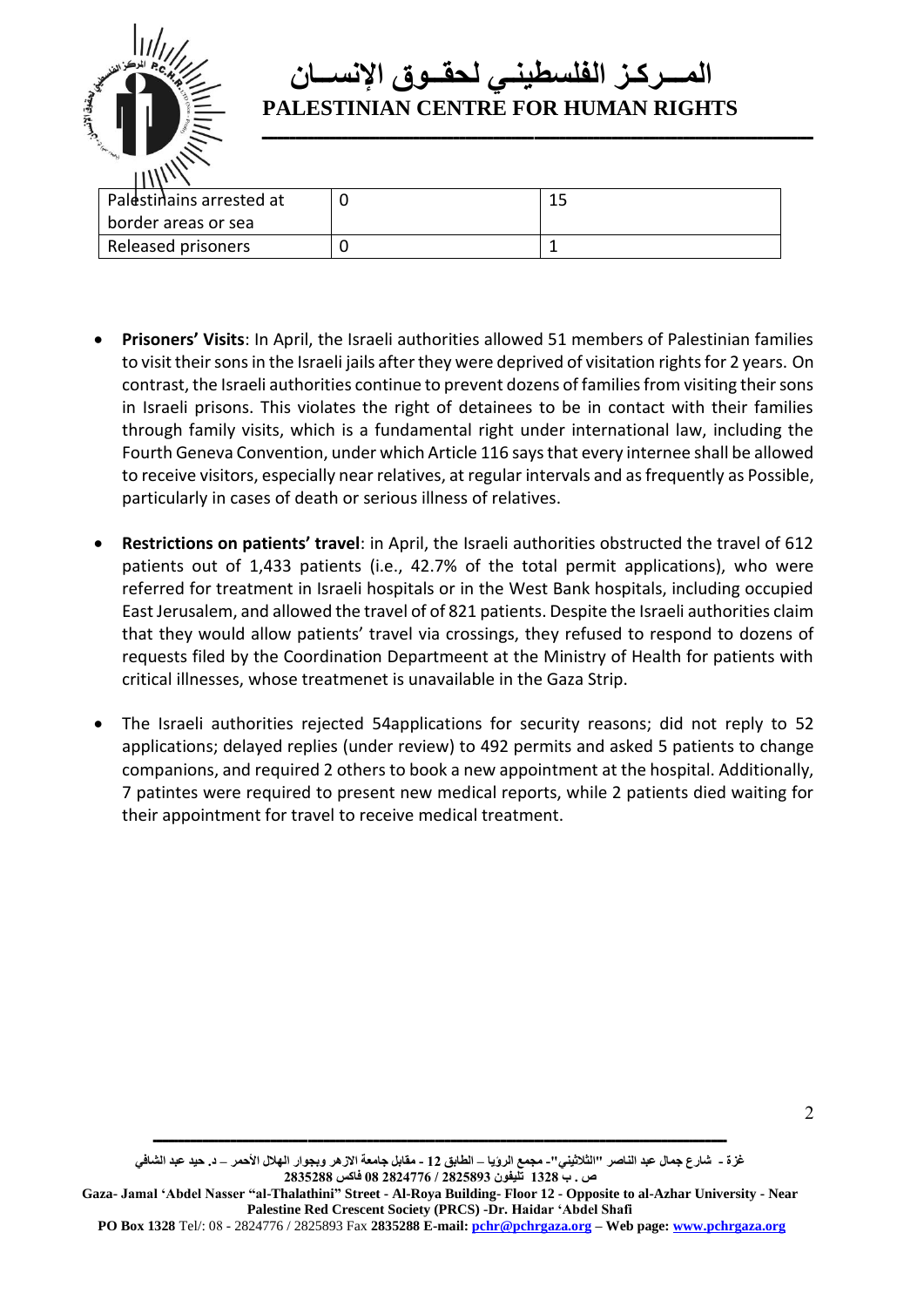

**ــــــــــــــــــــــــــــــــــــــــــــــــــــــــــــــــــــــــــــــــــــــــــــــــــــــــــــــــــــــــــــــــــــــــــــــــــــــــــــــــــــــــــــــــــ**

Table no. (2): Statistics of the results of travel requests for treatment in April 2022, the General Authority for Civil Affairs<sup>1</sup>

| Result                            | Number         | Percentage |
|-----------------------------------|----------------|------------|
| No reply                          | 52             | %3.63      |
| Under study                       | 492            | %34.33     |
| Approved                          | 821            | %57.29     |
| Rejected                          | 4              | %0.28      |
| Change the companion              | 5              | %0.35      |
| Returned                          | 3              | %0.21      |
| Treatment availableble<br>locally | 4              | %0.24      |
| New appointment                   | $\overline{2}$ | %0.14      |
| New application                   | 3              | %0.21      |
| Relatives in breach of<br>permit  | 3              | %0.21      |
| <b>Hospital cancellation</b>      | 36             | %0.49      |
| Death                             | $\overline{2}$ | %0.14      |
| New medical report                | 7              | %0.49      |
| Total                             | 1433           | %100       |

<sup>1</sup> GACA Data

**غزة - شارع جمال عبد الناصر "الثالثيني"- مجمع الرؤيا – الطابق 12 - مقابل جامعة االزهر وبجوار الهالل األحمر – د. حيد عبد الشافي ص . ب 1328 تليفون 2825893 / 2824776 08 فاكس 2835288**

**ـــــــــــــــــــــــــــــــــــــــــــــــــــــــــــــــــــــــــــــــــــــــــــــــــــــــــــــــــــــــــــــــــــــــــــــــــــــــــــــــــــــــــــــــــــــــــ**

**Gaza- Jamal 'Abdel Nasser "al-Thalathini" Street - Al-Roya Building- Floor 12 - Opposite to al-Azhar University - Near Palestine Red Crescent Society (PRCS) -Dr. Haidar 'Abdel Shafi** 

**PO Box 1328** Tel/: 08 - 2824776 / 2825893 Fax **2835288 E-mail[: pchr@pchrgaza.org](mailto:pchr@pchrgaza.org) – Web page[: www.pchrgaza.org](http://www.pchrgaza.org/)**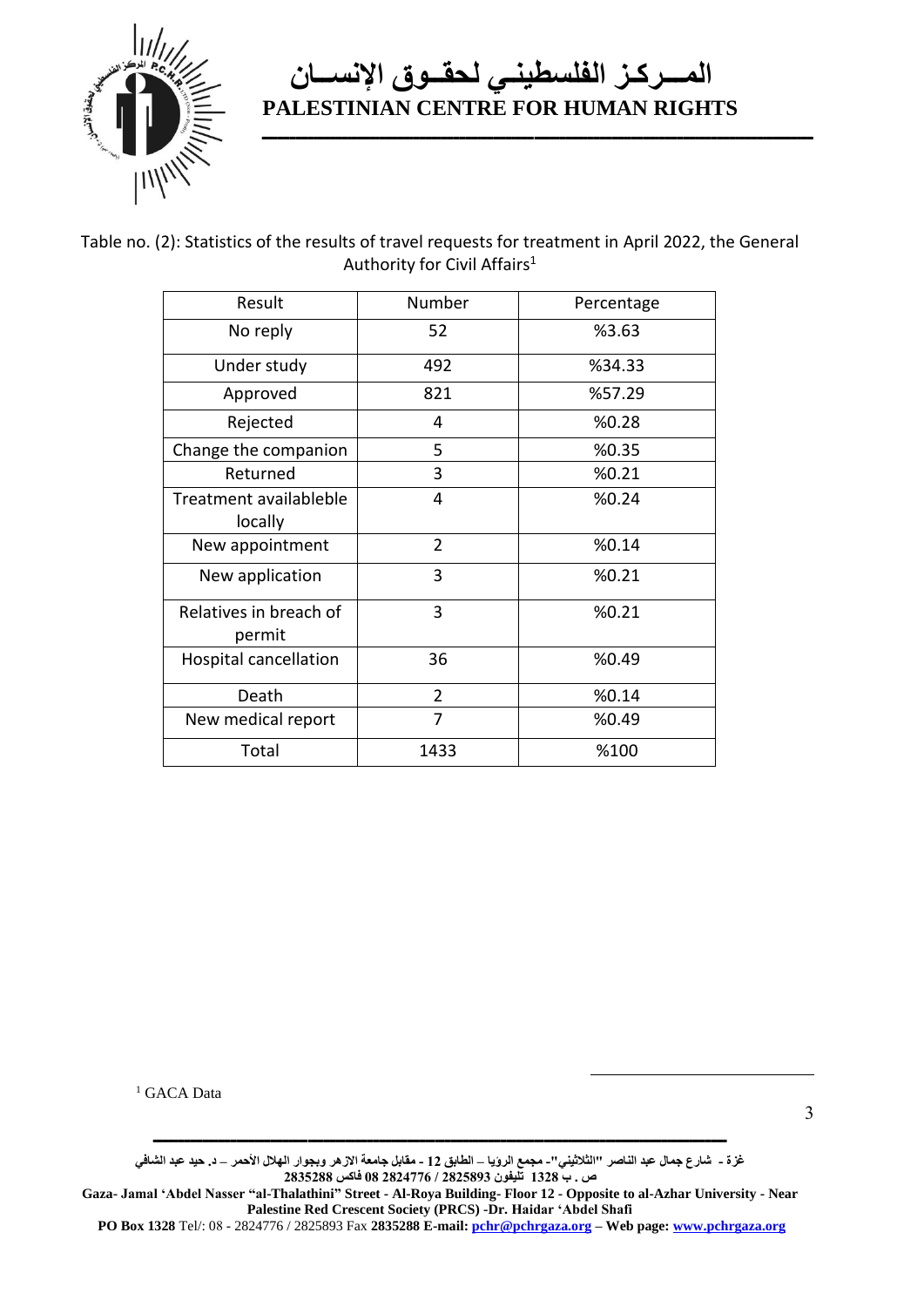

**ــــــــــــــــــــــــــــــــــــــــــــــــــــــــــــــــــــــــــــــــــــــــــــــــــــــــــــــــــــــــــــــــــــــــــــــــــــــــــــــــــــــــــــــــــ**



#### **Restrictions on Movement of Goods**

The Israeli authorities continued to impose tightened restrictions on the list of items classified as "dual-use."2 The dual-use items include 62 types and hundreds of goods and commodities that are essential to the life of the population. Imposing these restrictions caused infrastructure, economy, healthcare, and education to deteriorate severely. These items include communications equipment, pumps, big generators iron bars, iron pipes in all diameters, welding equipment and welding rods, various types of wood, UPS devices that protect the electric devices from breaking down when the electricity suddenly cuts off, X-ray machines, cranes and heavy vehicles, elevators, types of batteries and several types of fertilizers.

 $2$  Israeli occupation claims that these materials although used for civilian purposes, they can be used to advance combat capabilities of Palestinian armed groups

**ـــــــــــــــــــــــــــــــــــــــــــــــــــــــــــــــــــــــــــــــــــــــــــــــــــــــــــــــــــــــــــــــــــــــــــــــــــــــــــــــــــــــــــــــــــــــــ**

4

**غزة - شارع جمال عبد الناصر "الثالثيني"- مجمع الرؤيا – الطابق 12 - مقابل جامعة االزهر وبجوار الهالل األحمر – د. حيد عبد الشافي ص . ب 1328 تليفون 2825893 / 2824776 08 فاكس 2835288**

**Gaza- Jamal 'Abdel Nasser "al-Thalathini" Street - Al-Roya Building- Floor 12 - Opposite to al-Azhar University - Near Palestine Red Crescent Society (PRCS) -Dr. Haidar 'Abdel Shafi** 

**PO Box 1328** Tel/: 08 - 2824776 / 2825893 Fax **2835288 E-mail[: pchr@pchrgaza.org](mailto:pchr@pchrgaza.org) – Web page[: www.pchrgaza.org](http://www.pchrgaza.org/)**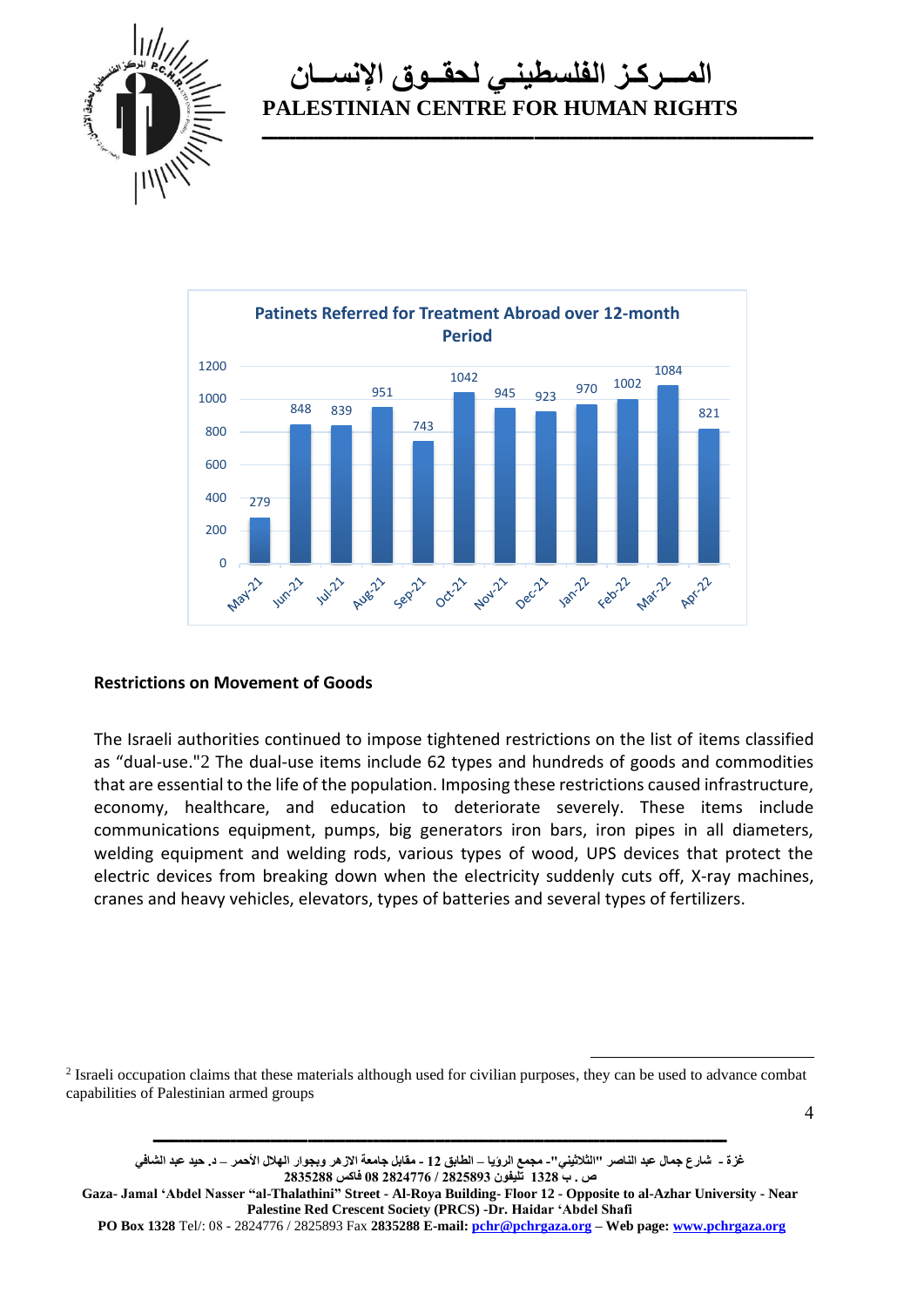

**ــــــــــــــــــــــــــــــــــــــــــــــــــــــــــــــــــــــــــــــــــــــــــــــــــــــــــــــــــــــــــــــــــــــــــــــــــــــــــــــــــــــــــــــــــ**

#### • **Gaza Strip Imports:**

Israel maintained tightened restrictions on the entry of goods into the Gaza Strip. In April, they allowed the entry of 5911 truckloads via "Karem Shalom" border crossing, including 336 humanitarian aid truckloads, 385 fuel trucks and 5190 truckloads of goods for the private sector as reported by the Ministry of National Economy in Gaza.

During the reporting period, 1916 truckloads entered via Rafah Crossing, including 478 fuel truckloads and 1438 truckloads of goods for the private sector.



• **Gaza Strip exports:** This month, the Israeli authorities allowed the export of 692 truckloads (252 to the West Bank, 249 to Israel, and 191 truckloads abroad) according to the Ministry of National Economy. Those truckloads included agricultural products, fish, furniture, animal skin, aluminum scrap, clothes, and furniture. The exports during the reporting period constitute only 15.37% of Gaza's total monthly exports before closure was imposed in June 2007 (4500 truckloads/month).

5

**غزة - شارع جمال عبد الناصر "الثالثيني"- مجمع الرؤيا – الطابق 12 - مقابل جامعة االزهر وبجوار الهالل األحمر – د. حيد عبد الشافي ص . ب 1328 تليفون 2825893 / 2824776 08 فاكس 2835288**

**Gaza- Jamal 'Abdel Nasser "al-Thalathini" Street - Al-Roya Building- Floor 12 - Opposite to al-Azhar University - Near Palestine Red Crescent Society (PRCS) -Dr. Haidar 'Abdel Shafi** 

**PO Box 1328** Tel/: 08 - 2824776 / 2825893 Fax **2835288 E-mail[: pchr@pchrgaza.org](mailto:pchr@pchrgaza.org) – Web page[: www.pchrgaza.org](http://www.pchrgaza.org/)**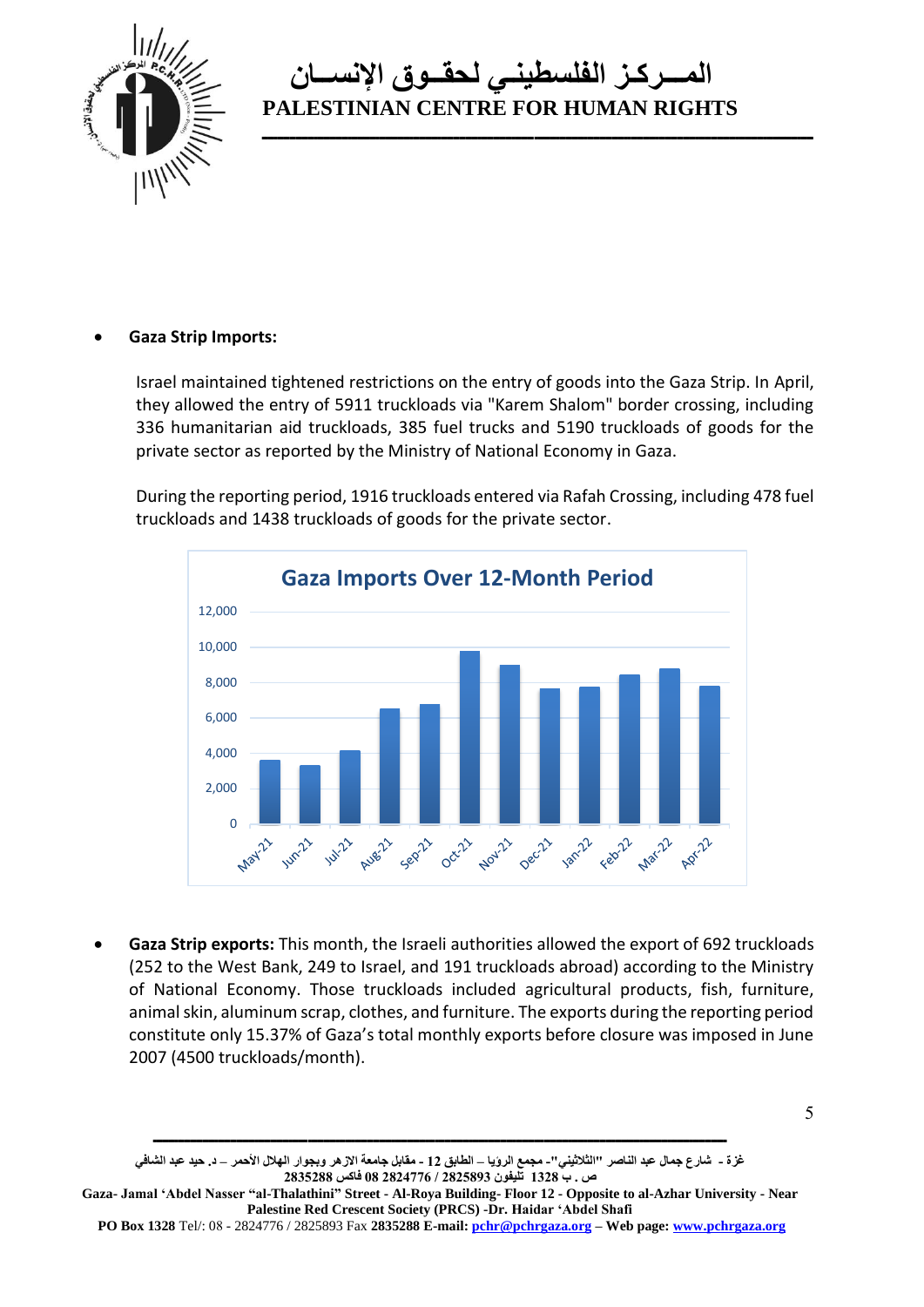

**ــــــــــــــــــــــــــــــــــــــــــــــــــــــــــــــــــــــــــــــــــــــــــــــــــــــــــــــــــــــــــــــــــــــــــــــــــــــــــــــــــــــــــــــــــ**



• **Movement at Rafah Border Crossing**: According to the Crossing and Borders Authority in Gaza, in April, 7750 persons traveled from the Gaza Strip while 9,009 persons returned to the Strip. Moreover, the Egyptian authorities denied travel of 323 persons. Travelers returning to the Gaza Strip via Rafah Crossing suffer from prolonged, recurrent, and unjustified searches.

#### **Table No. (3): individuals' movement at Rafah Crossing in December 2021, the Crossing and Borders Authority**

| Type               | <b>Departures</b> | Arrivals | <b>Denied Travel</b> |
|--------------------|-------------------|----------|----------------------|
| Egyptian nationals | 188               | 226      | 44                   |
| <b>Visas</b>       | 178               | 237      | 17                   |
| Residence permits  | 986               | 933      | 33                   |
| Students           | 129               | 307      | 15                   |
| Patients           | 1405              | 1582     | 98                   |

6

**غزة - شارع جمال عبد الناصر "الثالثيني"- مجمع الرؤيا – الطابق 12 - مقابل جامعة االزهر وبجوار الهالل األحمر – د. حيد عبد الشافي ص . ب 1328 تليفون 2825893 / 2824776 08 فاكس 2835288**

**Gaza- Jamal 'Abdel Nasser "al-Thalathini" Street - Al-Roya Building- Floor 12 - Opposite to al-Azhar University - Near Palestine Red Crescent Society (PRCS) -Dr. Haidar 'Abdel Shafi** 

**PO Box 1328** Tel/: 08 - 2824776 / 2825893 Fax **2835288 E-mail[: pchr@pchrgaza.org](mailto:pchr@pchrgaza.org) – Web page[: www.pchrgaza.org](http://www.pchrgaza.org/)**